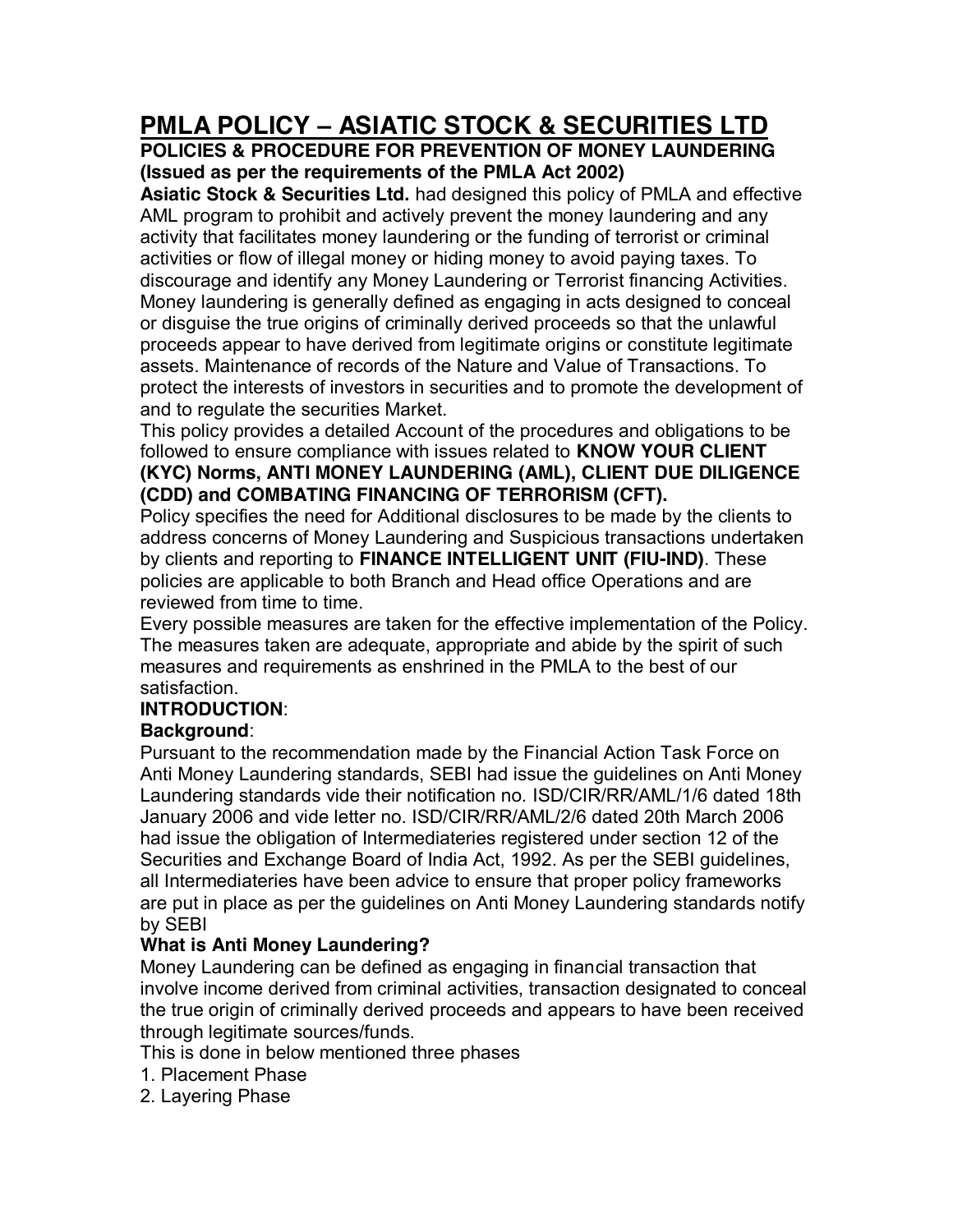#### 3. Integration Phase

#### **Financial Intelligent Unit (FIU)**

The government of India set up Financial Intelligent Unit -India (FIU) on 18th November 2004 as an independent body to report directly to the Economic Intelligence council (EIC) headed by the Finance Minister.

FIU-IND has been established as the central national agency responsible for receiving, processing, analyzing and disseminating information relating to suspect financial transaction. FIU-IND is also responsible for coordinating and stretching efforts of national and international intelligence and enforcement agencies in pursuing the global efforts against Money laundering and related Crimes.

#### **The Prevention of Money Laundering Act, 2002 (PMLA)**

The Prevention of Money Laundering Act, 2002 (PMLA) has been brought into force with effect from 1st July, 2005. Necessary Notifications / Rules under the said Act have been published in the Gazette of India on 1st July 2005 by the Department of Revenue, Ministry of Finance, and Government of India. As per PMLA, every banking company, financial institution (which includes Chit Fund company, a co-operative bank, a housing finance institution and a nonbanking financial company) and Intermediary (which includes a Stock-broker, sub-broker, share transfer agent, banker to an issue, trustee to a trust deed, registrar to an issue, merchant banker, underwriter, Portfolio Manager, Investment adviser and any other intermediary associated with securities market and registered under section 12 of the Securities and Exchange Board of India Act, 1992) shall have to maintain a record of all the transactions, the nature and value of which has been prescribed in the Rules notified under the PMLA. For the purpose of PMLA, transactions include:

All cash transactions of the value of more than Rs.10 Lakhs or its equivalent in foreign currency.

All series of cash transactions integrally connected to each other, which have been valued below Rs.10 Lakhs or its equivalent in foreign currency, such series of transactions within one calendar month.

All suspicious transactions whether or not made in cash and including, inter-alia, credits or debits into from any non monetary account such as security account maintained by the Asiatic Stock & Securities Ltd.

For the purpose of suspicious transactions reporting apart from `transactions integrally connected', `transactions remotely connected or related need to be considered.

"**Suspicions Transactions**" means a transaction whether or not made in cash which to a person acting in good faith –

(a) Gives rise to a reasonable ground of suspicion that it may involve the proceeds of crime; or

(b) Appears to be made in circumstances of unusual or unjustified complexity; or (c) Appears to have no economic rationale or bonafide purpose.

The Anti-Money Laundering Guidelines provides a general background on the subjects of money laundering and terrorist financing in India and provides guidance on the practical implications of the PMLA. The PMLA Guidelines sets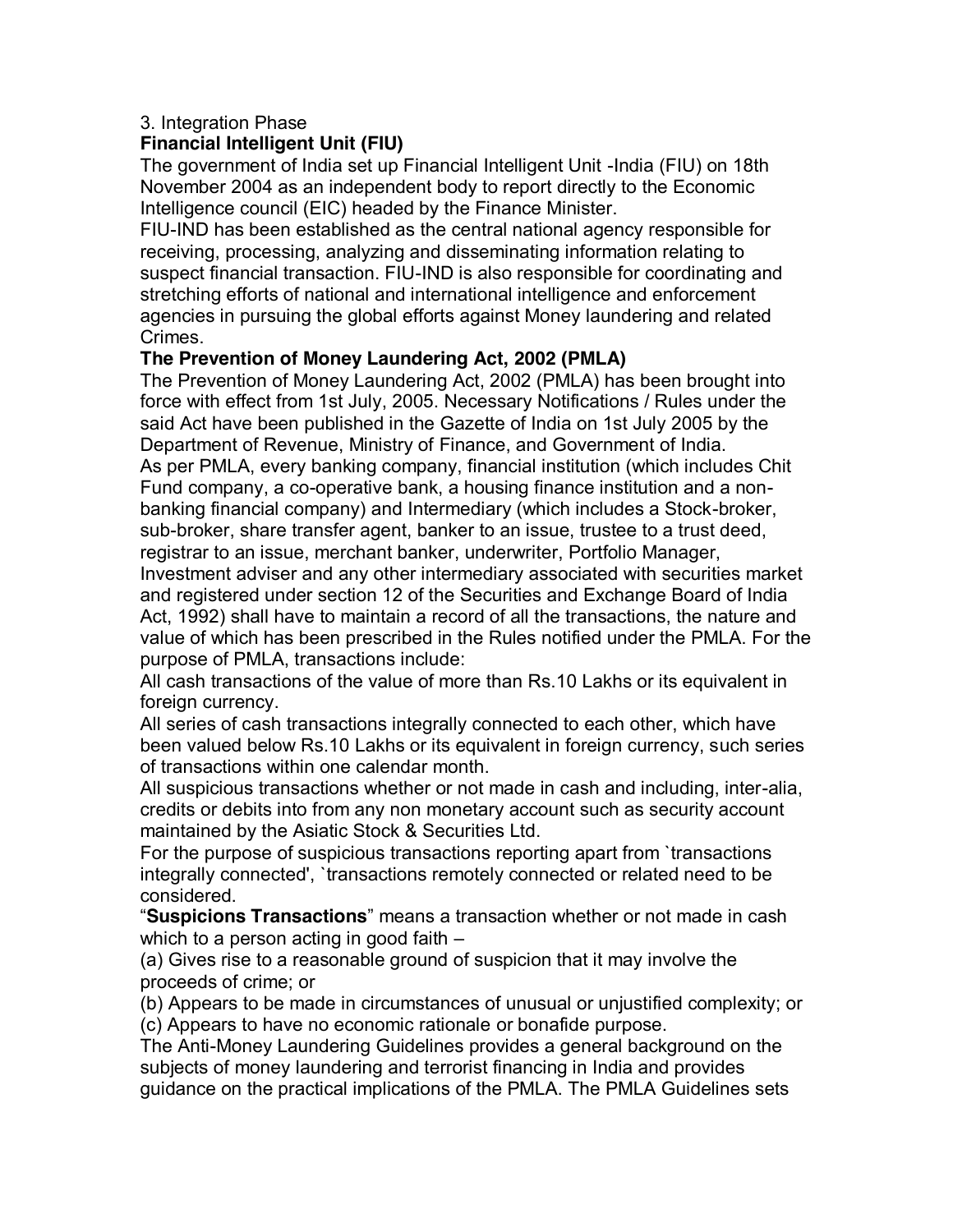out the steps that a registered intermediary and any of its representatives, need to implement to discourage and identify any money laundering or terrorist financing activities.

# **OBJECTIVE** :

# **The main objectives of the PMLA are as follows:**

1. To have a proper Customer Due Diligence (CDD) process before registering clients.

2. To monitor / maintain records of all cash transactions of the value of more than Rs.10 lacs.

3. To maintain records of all series of integrally connected cash transactions within one calendar month.

4. To monitor and report suspicious transactions.

5. To discourage and identify money laundering or terrorist financing activities.

6. To take adequate and appropriate measures to follow the spirit of the PMLA. **GUIDELINES**:

Asiatic Stock & Securities Ltd being a SEBI registered intermediary complies with the spirit of anti money laundering provisions. To comply with PMLA, the following three specific parameters should be observed, which are related to the overall **`Client Due Diligence Process'**:

1. Policy for acceptance of clients;

2. Procedure for identifying the clients

3. Transaction monitoring and reporting especially Suspicious Transactions Reporting (STR).

# **Client / Customer Due Diligence (CDD):**

For the purpose of CDD, Broker is dealing with institutional clients. According to SEBI regulation / rules Institutional clients includes:

- 1. Banks
- 2. Mutual Funds
- 3. Foreign Institutional Investors (FII)
- 4. Financial Institutions

5. Insurance Companies

According to SEBI, all trades done by institutional client should be settled through Clearing House. In clearing house trade, trades are settled by Broker and custodian of the respective client. In view of above, following steps to be taken to comply with `Customer Due Diligence' process before registering as client:

1. Obtain basic details for the purpose of the complying with KYC norms prescribed by SEBI.

2. List of Directors and authorized person to trade on behalf of client and copy of Board resolution to that effect.

- 3. Obtain SEBI registration number.
- 4. Obtain Custodian details with whom client trade to be settled.
- 5. Obtain contact details of client front / back office and contact person.
- 6. Obtain PAN NO. (Income Tax number).

7. Obtain risk Disclosure Document duly executed by prospective client as prescribed by SEBI.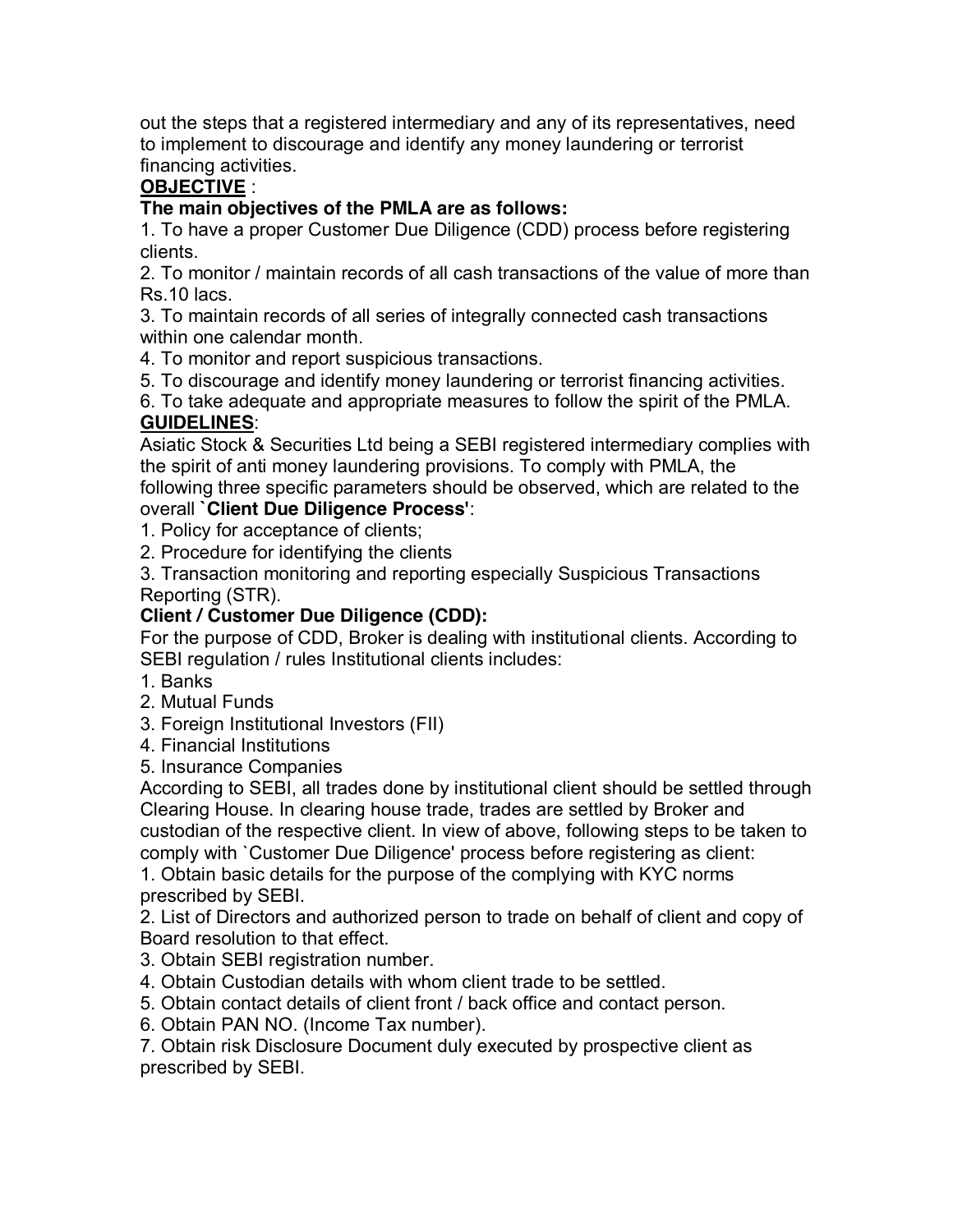Before registering client, obtain antecedent information. Verify independently information submitted by

client but not limited to his identity, registered office address, correspondence address, contact details, occupation, Promoters / Directors, source of income, experience in securities market, PAN no. SEBI Registration No. etc. Obtain as many as information.

The client / customer due diligence (CDD) measures comprise the following:

#### **Client Information & Identity :**

Generally Institutional client are recognize at global level. We need to verify clients identity and origin using services of Bloomberg, Reuters, internet services or any other reliable, independent source documents, data or information. After verifying information, registration form along with other supporting documents should be approved by Compliance Officer designated for verification.

#### **Beneficial Ownership and control:**

The "**Beneficial Owner**" is the natural person or persons who ultimately own, control or influence a client and / or persons on whose behalf a transaction is being conducted. It also incorporates those persons who exercise ultimate effective control over a legal person or arrangement. After completing registration process, client account should be verified by independent employee to check the actual beneficial ownership and control of the particular account. We need to obtain the details with respect to Shareholders, Promoters from the client and it has to be verified independently. In this process we should find out who is authorized to operate the client's account and who is ultimately controlling the account. Also verify the sources of funds for funding the transaction. We also have to take care at the time of settlement regarding nature of transaction, movement / source of transaction, etc. Periodically ask for client's financial details to determine the genuineness of transaction.

Periodically we need to conduct due diligence and scrutiny of client's transaction and accounts to ensure that transactions are being conducted in knowledge, to find out the risk profile, source of funds, etc. At regular interval, ongoing due diligence and scrutiny need to be conduct i.e. perform ongoing scrutiny of the transactions and account throughout the course of the business relationship to ensure that the transactions being conducted are consistent with the Organization's knowledge of the client, its business and risk profile, taking into account, where necessary, the customer's source of funds. Before registering client, we need to identify the following details of the prospective client : **Ongoing due diligence and scrutiny**:

1. Ascertain the category of clients before registration as Client. (i.e. Individual or Corporate, FII, Mutual Fund, PMS or other).

2. Obtain all necessary documents for registration. (Photograph, Photo Identity, Proof of Address, copy of PAN, etc.). Documents should be verified with original and same to be counter signed by Authorized representative of the organization. 3. Obtain copy of Bank Statement for ascertaining the mode of payment of transaction.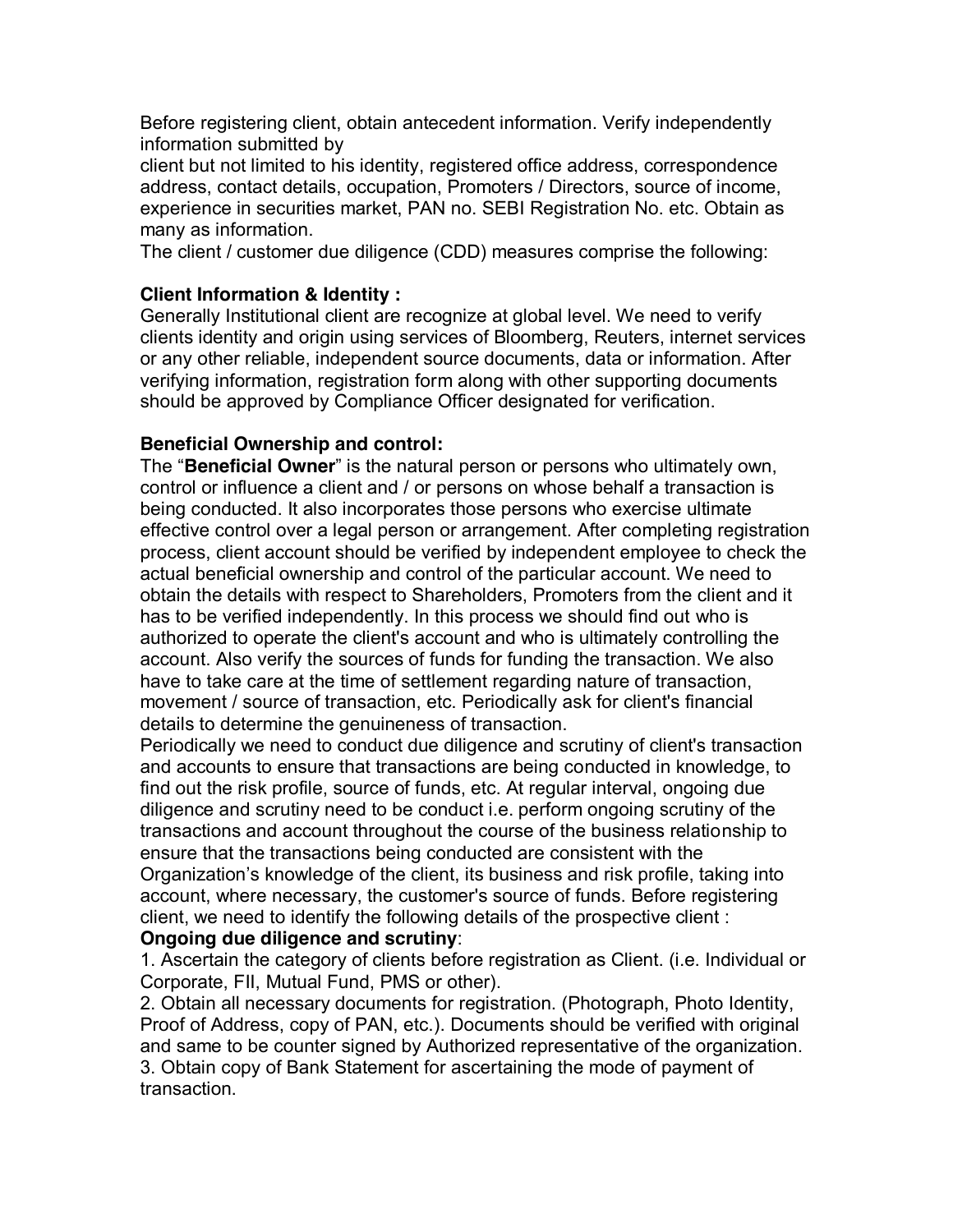4. Registration of clients to be made on physical presence of the prospective client.

5. Obtain antecedent details of the prospective client.

6. Ensure that new registration is to be made in clients name only.

7. Ensure that account should not opened in fictitious or benami name.

8. Client's occupation, sources of income.

9. Determine the parameter to categories of client as per risk

10. Obtain financial statement for at least for last 2 years duly certified by Chartered Accountants.

11. Ensure that all details of KYC form should be complete in all respect Incomplete KYC should not accept by organization.

12. Organization should not register client in case any kind of doubt has been raised by client (i.e. unable to submit required form/proof, any suspicious behavior noticed at the time of registration, etc.)

13. Account should not opened where organization cannot apply Customer Due Diligence / KYC policies.

14. The client's account should be scrutinized regularly for determining nature of transaction taker place. In case of any suspicious transaction, the account should be freezer or securities / money should not be delivered to client.

# **4. Policy for acceptance of clients:**

# **A) Low Risk**

# **B) Medium Risk**

**C) And High Risk** should be classified

## **1.3 Risk Evaluation**

(i) For the purposes of assisting the CAC in risk categorization of a prospective Client, the RM shall, in the process of IPV, try and understand/know the following details during the interaction with the prospective Client (if he can collect some evidence for the details, it would add further value in assessing the Client before taking him/her on board):

In case of individuals, the RM must ascertain the following:

- What is the occupation of the Client

- If the Client is in business, what is the pattern of his stake holding in business (single or multiple businesses)

- What is the primary source of Income of the Client

- Who are the primary bankers of the Client

- What is the investment value of the Client as on date

- What is the investment pattern i.e.; where are majority of his investments placed

- Does the Client have any borrowings, if so, what constitutes major borrowings

- What is the family background of the Client, who are the other contributors to family income

- What is the occupation/source of income of close relatives i.e; parents, spouse, siblings, children etc.

- What is the Clients general reputation in the market/social strata

- Has the Client been directly or indirectly involved in any scam/criminal/anti social activity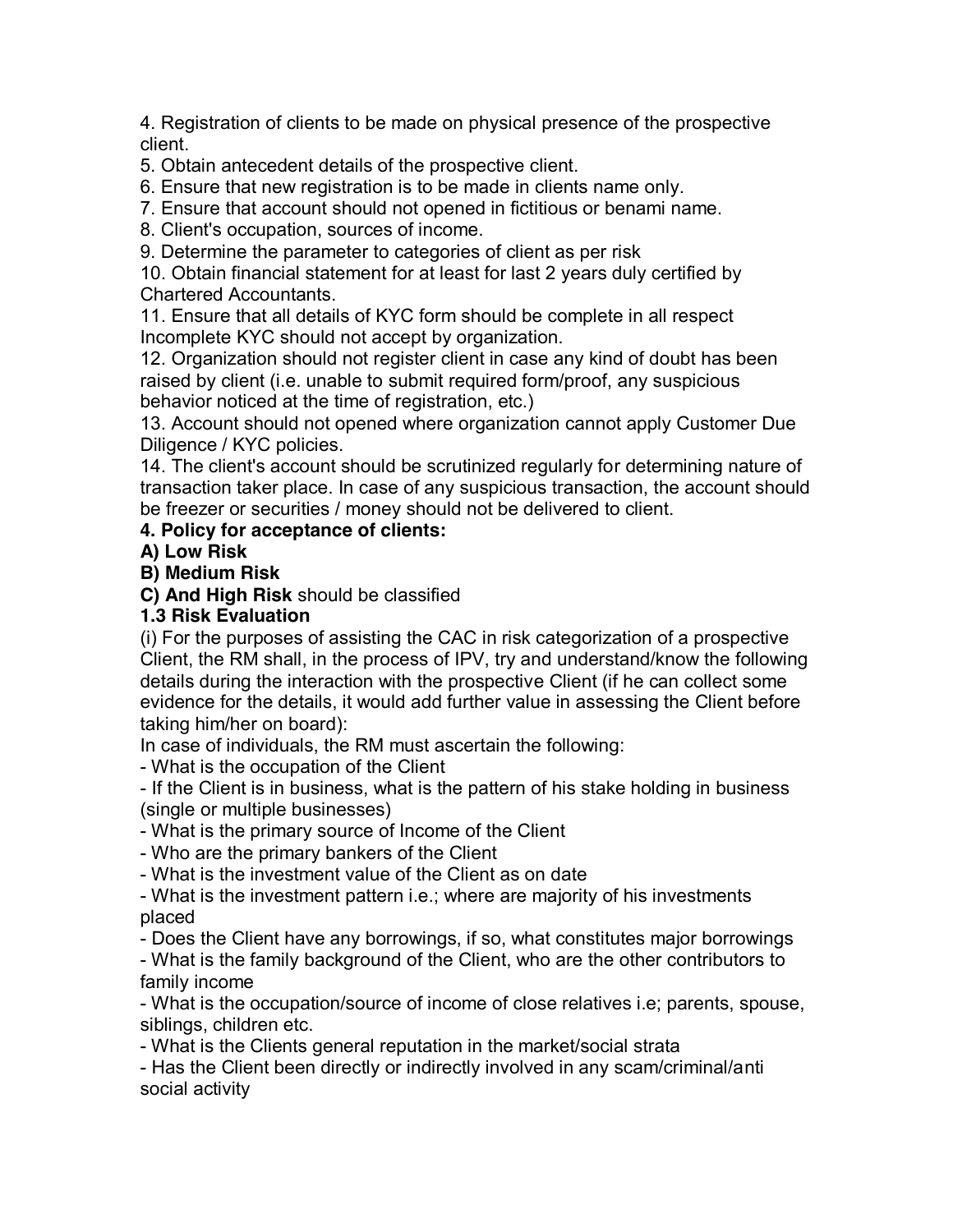- Does the Client invest in Capital Markets, if so, since how many years

- In case of non- individuals, the RM must ascertain the following:
- Business carried on by the entity;
- Nature of the entity;
- Annual Turnover / revenue of the entity;
- Investments (if any) already made in the capital market;
- Identity of the stakeholders in the entity;
- Beneficial owners of the entity as prescribed by SEBI;
- Persons in actual control and management of the entity;
- What is the Clients general reputation in the market

- Has the Client been directly or indirectly involved in any scam/criminal/anti social activity

- Does the Client invest in Capital Markets, if so, since how many years

- Scope and nature of the proposed transaction, its purpose and end use and whether the proposed transaction seems unnecessarily complex or unusual

(ii) These basic details need to be documented in a Risk Profile Sheet and submitted to the CAC along with other KYC documents for approval. These details would be archived for future purposes.

## **1.4 Client Acceptance Committee (CAC)**

(i) All prospective Clients except Institutional Investors shall be accepted through the CAC approval process. Provided that, if an Institutional Investor falls into any High Risk category, (for instance, if such investor is located in a risk country) the approval of the CAC will be required.

(ii) The CAC shall be presented with all relevant information including the KYC Documents and Risk Profile Sheet and the Client will be accepted only after the CAC has approved the suitability and acceptability of the Client.

(iii) Based on the documentation submitted and the guidelines for risk categorization, the CAC will assign a risk profile to each Client (i.e. "High Risk", " Medium Risk" and "Low Risk").

(iv) In case of High Risk Clients, the specific approval of the Chief Principal Officer of ASIATIC will also be required. In case of Politically Exposed Persons (i.e. individuals

who are or have been entrusted with prominent public functions in a foreign country, e.g., Heads of States or of Governments, senior politicians, senior government/judicial/military officers, senior executives of state-owned corporations, important political party officials) the approval of the Chief Principal Officer and Directors of Asiatic will be required in addition to approval of CAC and Chief Principal Officer of ASIATIC prior to accepting the Client as an enhanced due diligence measure.

## **RISK PROFILING OF THE CLIENT**

It is generally recognized that certain customers may be of a higher or lower risk

category depending on circumstances such as the customer"s background, type of business relationship or transaction etc. Typically the clients of AAL should be classified as High Risk, Medium Risk, Low Risk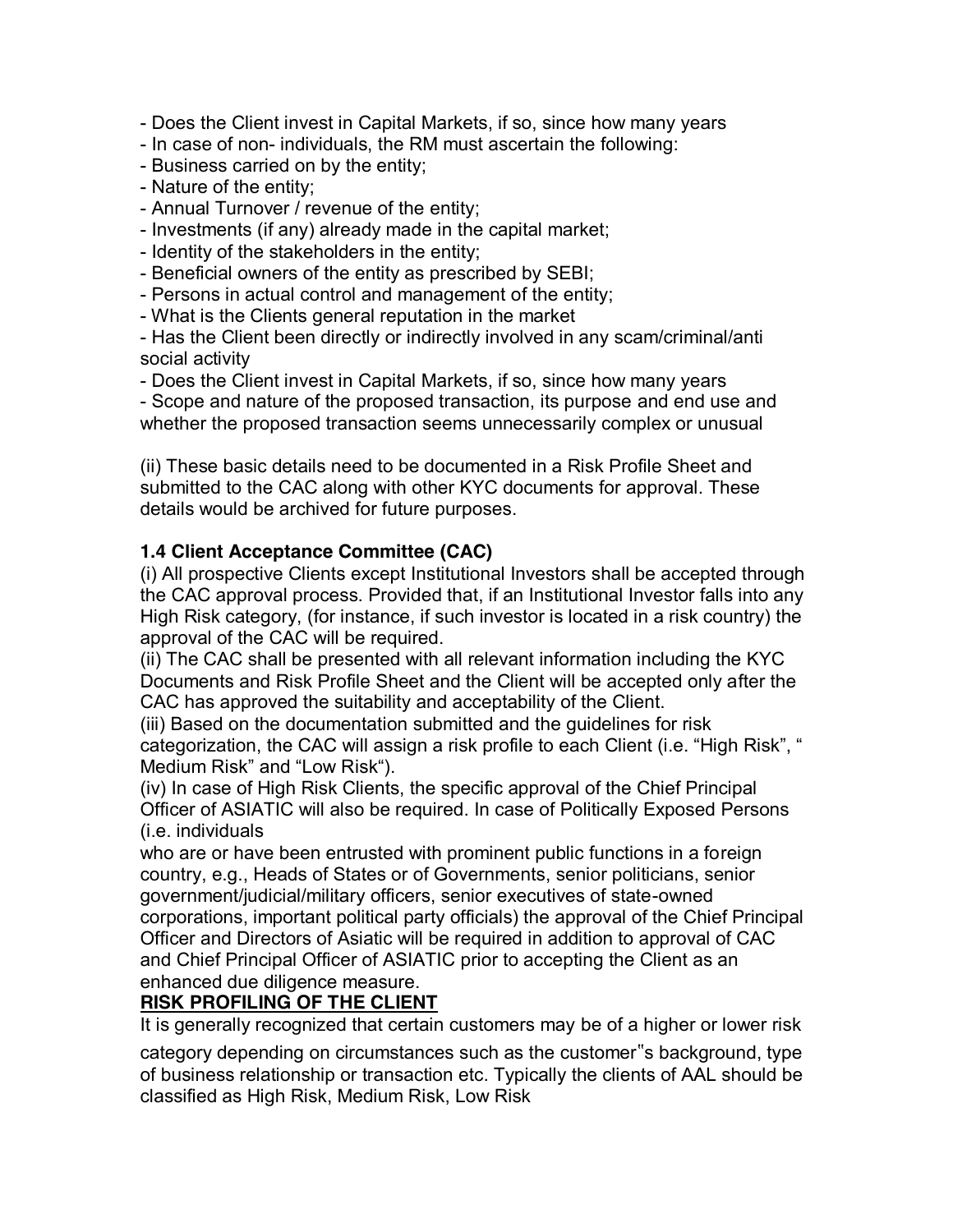| <b>Risk Category</b> | Indicative List of clients*                                           |
|----------------------|-----------------------------------------------------------------------|
| <b>High Risk</b>     | a. Non resident clients                                               |
|                      | b. High networth clients, (clients having                             |
|                      | trade value of Rs. 25 lacs on per day,                                |
|                      | Annual Income of Rs. 25 lacs and/ or                                  |
|                      | Networth of Rs. 3 crs and                                             |
|                      | above) also for any off market/market                                 |
|                      | pay in/payout instructions above                                      |
|                      | the prescribed limit have to be verified                              |
|                      | by confirming with client over                                        |
|                      | phone / by email/ and or trading team.                                |
|                      | c. Trust, Charities, NGOs and                                         |
|                      | organizations receiving donations                                     |
|                      | d. Politically exposed persons (PEP) of                               |
|                      | foreign origin                                                        |
|                      | e. Current / Former Head of State,                                    |
|                      | f. Current or Former Senior High profile                              |
|                      | politicians and connected persons                                     |
|                      | (immediate family, Close advisors and                                 |
|                      | companies in which such                                               |
|                      | individuals have interest or significant                              |
|                      | influence)                                                            |
|                      | g. Companies offering foreign                                         |
|                      | exchange offerings                                                    |
|                      | h. Clients in high risk countries where                               |
|                      | existence / effectiveness of money                                    |
|                      | laundering controls is suspect, where                                 |
|                      | there is unusual banking secrecy,                                     |
|                      | countries active in narcotics production,                             |
|                      | countries where corruption (as per                                    |
|                      | <b>Transparency International Corruption</b>                          |
|                      | Perception Index) is highly                                           |
|                      | prevalent, countries against which                                    |
|                      | government sanctions are applied,                                     |
|                      | countries reputed to be any of the<br>following - Havens/ sponsors of |
|                      | international terrorism, offshore                                     |
|                      | financial centers, tax havens, countries                              |
|                      | where fraud is highly prevalent. While                                |
|                      | dealing with clients in high risk                                     |
|                      | countries where the                                                   |
|                      | existence/effectiveness of money                                      |
|                      | laundering                                                            |
|                      | control is suspect, intermediaries apart                              |
|                      | from being guided by the                                              |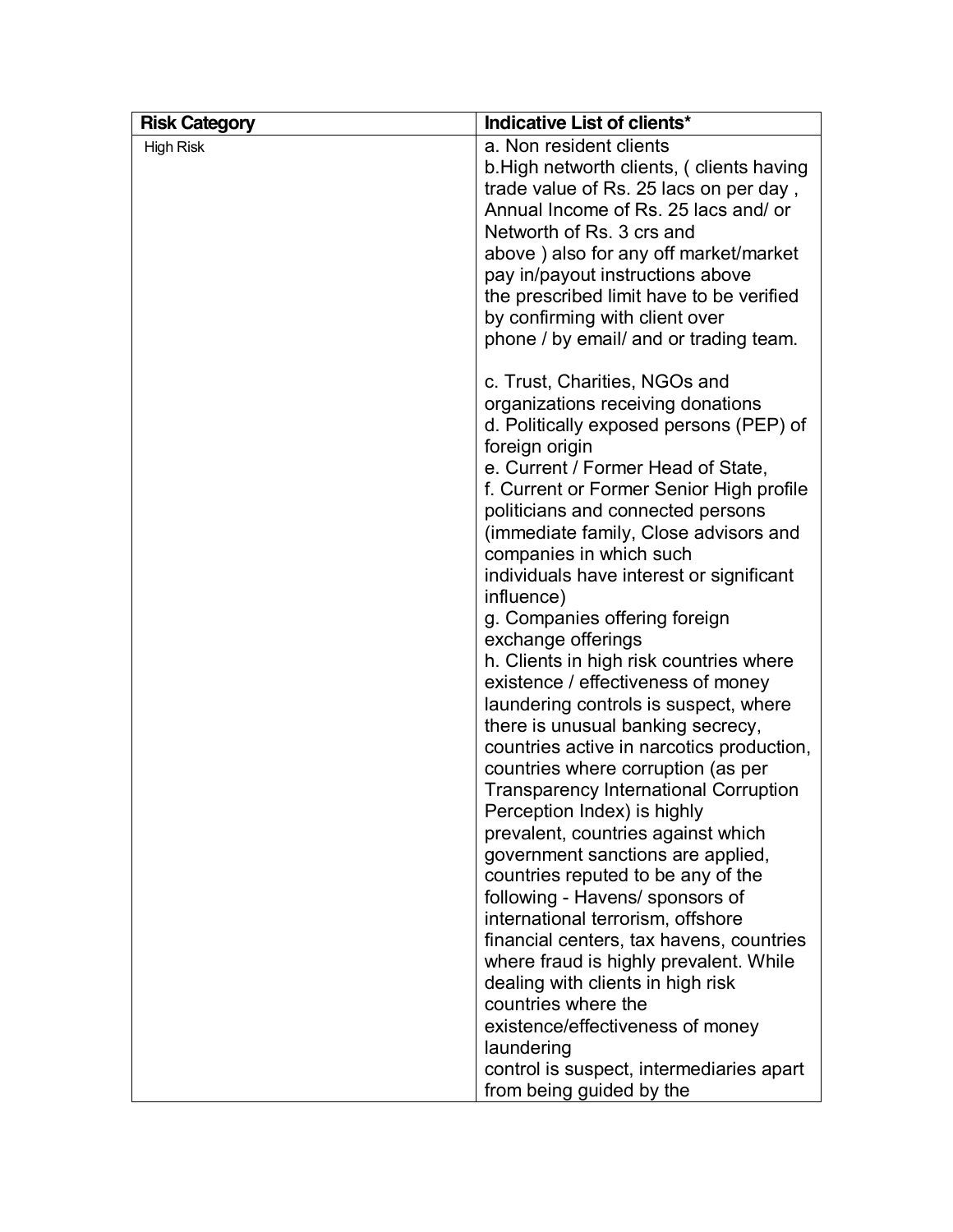|                    | Financial Action Task Force (FATF)         |
|--------------------|--------------------------------------------|
|                    | statements that identify countries         |
|                    | that do not or insufficiently apply the    |
|                    | <b>FATF Recommendations,</b>               |
|                    | published by the FATF on its website       |
|                    | (www.fatf-gafi.org), shall also            |
|                    | independently access and consider          |
|                    | other publicly available information.      |
|                    | i. Non face to face clients                |
|                    | j. Clients with dubious reputation as per  |
|                    | public information available etc.          |
| <b>Medium Risk</b> | Individual and Non-Individual clients      |
|                    | falling under the definition of            |
|                    | Speculators,                               |
|                    | Day Traders and all clients trading in     |
|                    | Futures and Options segment and            |
|                    | provided adequate margins / collaterals    |
| Low Risk           | <b>Senior Citizens, Salaried Employees</b> |
|                    | and a major portion of clients who         |
|                    | indulge                                    |
|                    | in delivery based trading                  |

\*This list is indicative. The risk profile also depends on trading pattern, payment pattern, financial status and background of the client. ASIATIC shall put in place system of periodical review of risk categorization of accounts and the need for applying enhanced due diligence measures in case of higher risk perception on a client. For High Risk Clients, categorization should be carried out at least once in a sixmonth while for Medium and Low Risk Clients, categorization frequency should be once in a year

**The following safeguards are to be followed while accepting the clients**:

a) The client account should not be opened in a fictitious / benami name or on an anonymous basis.

b) Risk perception of the client need to defined having regarded to:

1. Client's' location (registered office address, correspondence addresses and other addresses if applicable);

2. Nature of business activity, tracing turnover etc. and

3. Manner of making payment for transactions undertaken.

The parameters of clients into Clients of special category (as given below) may be classified as higher risk

and higher degree of due diligence and regular update of KYC profile should be performed.

c) Documentation like KYC, Broker-client agreement and Risk Disclosure Document and other information from different category of client prescribed by SEBI and any other regulatory authority to be collected depending on perceived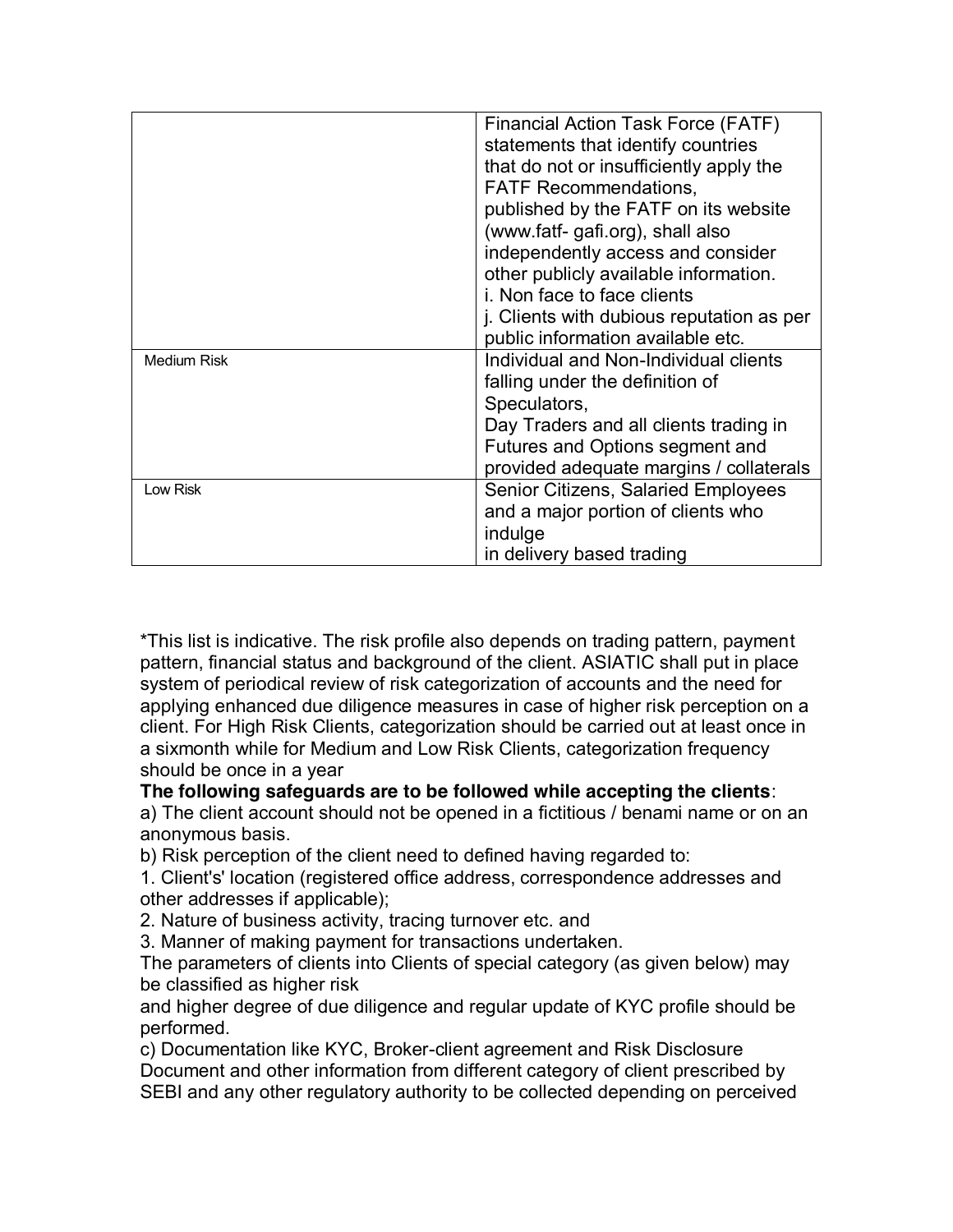risk and having regard to the requirement to the Prevention of Money Laundering Act, 2002, guidelines issued by RBI and SEBI from time to time.

d) Ensure that a client account is not opened where the organization is unable to apply appropriate client's due diligence measures / KYC policies. This may be applicable in cases where it is not possible to ascertain the identity of the client, information provided to the organization is suspected to be non-genuine, perceived non-co-operation of the client in providing full and complete information. Discontinue to do business with such a person and file a suspicious activity report. We can also evaluate whether there is suspicious trading in determining whether to freeze or close the account. Should be cautious to ensure that it does not return securities or money that may be from suspicious trades. However, we can consult the relevant authorities in determining what action should be taken when it suspects suspicious trading.

e) We need to comply with adequate formalities when client is permitted to act on behalf of another person / entity. It should be clearly specified the manner in which the account should be operated, transaction limits for the operation, additional authority required for transactions exceeding a specified quantity / value and other appropriate details. The rights and responsibilities of both the persons (i.e. the agent-client registered with Broker, as well as the person on whose behalf the agent is acting) should be clearly laid down. Adequate verification of a person's authority to act on behalf the customer should be carried out.

f) Necessary checks and balance to be put in place before opening an account so as to ensure that the identity of the client does not match with any person having known criminal background or is not banned in any other manner, whether in terms of criminal or civil proceedings by any enforcement agency worldwide.

## **For new clients**:

Each client should be met in person, before accepting the KYC. The client should be met at the Registered Office or any of the branch offices as per mutual convenience of the client and ourselves.

Verify the PAN details on the Income Tax website.

All documentary proofs given by the client should be verified with original. Documents like latest Income Tax returns, annual accounts, etc. should be obtained for ascertaining the financial status. If required, obtain additional information/document from

the client to ascertain his background and financial status.

Obtain complete information about the client and ensure that the KYC documents are properly filled up, signed and dated. Scrutinize the forms received at branch office thoroughly before forwarding it to RO for account opening.

Ensure that the details mentioned in the KYC matches with the documentary proofs provided and with the general verification done by us.

If the client does not provide the required information, then we should not open the account of such clients.

As far as possible, a prospective client can be accepted only if introduced by AAL's existing client or associates or known entity. However, in case of walk-in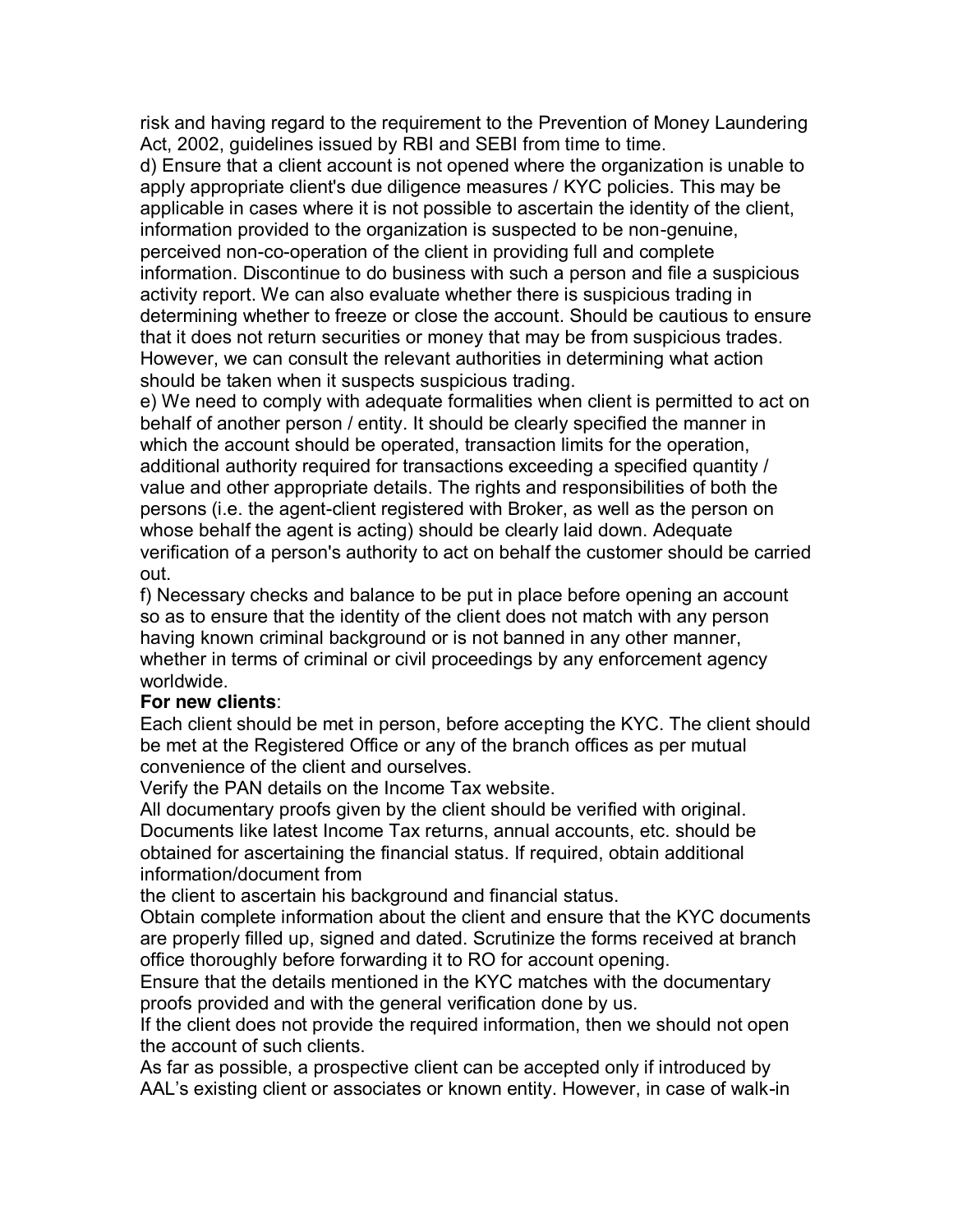clients, extra steps should be taken to ascertain the financial and general background of the client.

If the account is opened by a PoA/Mandate Holder, then we need to clearly ascertain the relationship of the PoA/Mandate Holder with the client. Apply the KYC procedures to the PoA/Mandate Holder also.

We should not open any accounts in fictitious / benami / anonymous basis. We should not open accounts where we are unable to apply appropriate KYC procedures.

# **For existing clients** :

- $\circ$  Keep updating the financial status of the client by obtaining the latest Income Tax Return, Networth Certificate, Annual Accounts etc.
- $\circ$  Update the details of the client like address, contact number, demat details, bank details etc. In case, at any point of time, we are not able to contact the client either at the address or on the phone number, contact the introducer and try to find out alternative contact details.
- $\circ$  Check whether the client's identity matches with any person having known criminal background or is not banned in any other manner, whether in terms of criminal or civil proceedings by any local enforcement / regulatory agency. For scrutiny / back ground check of the clients / HNI, websites such as www.watchoutinvestors.com should be referred. Also, Prosecution Database / List of Vanishing Companies available on **www.sebi.gov.in** and RBI Defaulters Database available on www.cibil.com should be checked.
- o Scrutinize minutely the records / documents pertaining to clients of special category (like Non-resident clients, High Net worth Clients, Trusts, Charities, NGOs, Companies having close family shareholding, Politically exposed persons, persons of foreign origin, Current/Former Head of State, Current/Former senior high profile politician, Companies offering foreign exchange offerings, etc.) or clients from high-risk countries (like Libya, Pakistan, Afghanistan, etc.) or clients belonging to countries where corruption / fraud is highly prevalent.
- $\circ$  Review the above details on an going basis to ensure that the transactions being conducted are consistent with our knowledge of customers, its business and risk profile, taking into account, where necessary, the customer's source of funds.

## **Role of Relationship Manager/Dealer/Corporate Settlement/Accounts Department**

- Ensure that there is no currency receipts/payment to the client.
- $\bullet$  Ensure that there are no third party receipts into / payment from the clients account
- Ensure that any information gathered during formal or informal conversation with clients relating to Money Laundering is passed on to the Principal Officer through the Branch/Department Head
- **1.5. Acceptance of clients through Risk-Based Approach**: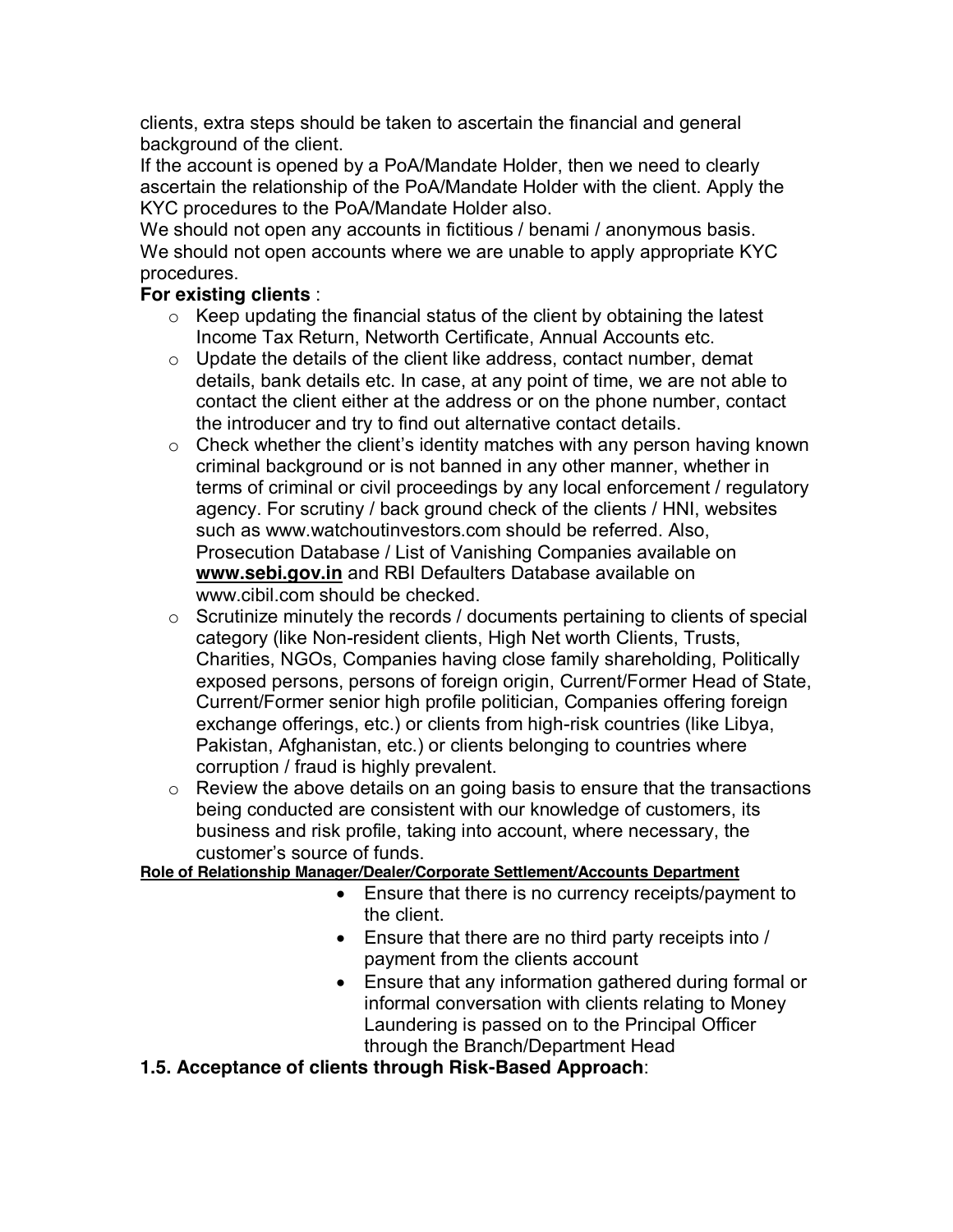The clients may be of a higher or lower risk category depending on circumstances such as the customer's background, type of business relationship or transaction etc. We should apply each of the clients due diligence measures on a risk sensitive basis. We should adopt an enhanced customer due diligence process for higher risk categories of customers. Conversely, a simplified customer due diligence process may be adopted for lower risk categories of customers. In line with the risk-based approach, we should obtain type and amount of identification information and documents necessarily dependent on the risk category of a particular customer.

# **1.6. Clients of special category (CSC):**

CSC clients include the following:

1. Non-resident clients (NRI);

( Majority of our retail clients are of NRI category who have their trading account also with us. All transactions are reported to their custodians as well as their Banks (Indian Banks) and who in turn report the transactions to RBI)

2. High Net worth clients (HNI) (HNI "means who has a NW in excess of Rs.3 crores, Annual income of Rs. 25 lacs and done Trade value of Rs. 25 lacs and more")

3. Trust, Charities, NGOs and organizations receiving donations.

4. Companies having close family shareholdings or beneficial ownership.

5. Politically exposed persons (PEP) of foreign origin

6. Current /Former Head of State, Current or Former Senior High profile politicians and connected persons (immediate family, close advisors and companies in which such individuals have interest or significant influence); 7. Companies offering foreign exchange offerings;

8. Clients in high risk countries (where existence / effectiveness of money

laundering controls is suspect, where there is unusual banking secrecy.

Countries active in narcotics production, Countries where corruption (as per Transparency International Corruption Perception Index) is highly prevalent, Countries against which government sanctions are applied, Countries reputed to be any of the following -- Havens / sponsors of international terrorism, offshore financial centers, tax havens, countries where fraud is highly prevalent;

9. Non-face to face clients;

10. Clients with dubious reputation as per public information available etc.;

The above mentioned list is only illustrative and we should exercise independent judgment to ascertain

whether new clients should be classified as CSC or not.

## **FOR HIGH NET WORTH / RISK CLIENT,**

A. We Have A System Of Verifying Executed Trades At Our Back Office Through The Trade Files

Sent From The Trading Terminals At Regular Intervals. The Dealers Also Monitor The Client Trading Pattern

B. Once Trades Are Identified We Cross Check The Same With The Dealers And Also Speak With

He Clients For Honoring The Commitments With Regards To Delivery Of Shares Or / And Payments Required To Made.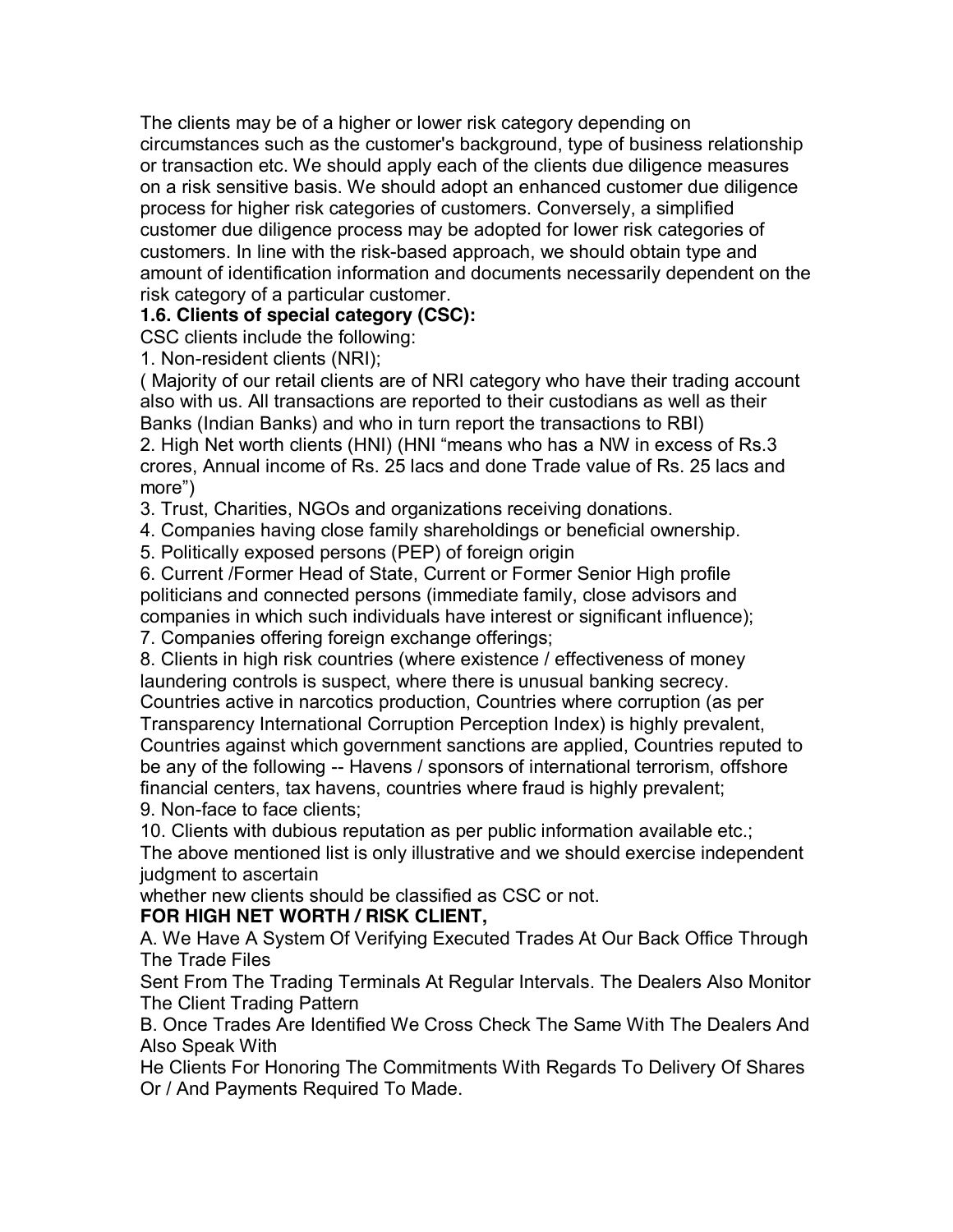C. The Dealers Have Been Briefed About All The HNI Clients With Regards To Their Trading Positions And Incase Of Any Abnormal Trades The Same Should Be Brought To The Notice Of The Manger Incharge Of The Dealing Room. **1.7 Client identification procedure (CIP) and Client Due Diligence (CDD)**

- (i) Identity generally means a set of attributes which together uniquely identify a natural or legal person. An individual's identity comprises his/her name recent photograph, signature, date of birth and the residential address at which he/she can be located. In case of a nonindividual, identity comprises of the incorporation or constitution documents of the entity, the persons controlling the entity and Beneficial Owners thereof as prescribed by SEBI from time to time.
- (ii) ASIATIC shall then carry out the requisite KYC procedures at different stages-

(a) while establishing the intermediary–Client relationship,

(b) while carrying out transactions for the Client or

(c) when ASIATIC has reservations or suspicions regarding the veracity or the adequacy of previously obtained Client identification data.

(iii) The CDD measures to be undertaken by ASIATIC comprise the following: o Obtaining sufficient information in order to identify the Beneficial Owners of a securities account as per SEBI requirements. Whenever it is apparent that the securities acquired or maintained through an account are beneficially owned by a party other than the Client, that party should be identified using Client identification and verification procedures.

o Verifying the Client's identity using reliable, independent source documents, data or information;

o Identifying Beneficial Ownership and control, i.e. determine which individual(s) ultimately own(s) or control(s) the Client and/or the person on whose behalf a transaction is being conducted as prescribed by SEBI; corroborating the information provided in relation to (c); and

o Conducting ongoing due diligence and scrutiny, i.e. performing ongoing scrutiny of the transactions and the Client's account throughout the course of the business relationship to ensure that the transactions being conducted are consistent with the

ASIATIC's knowledge of the Client, its business and risk profile, taking into account, where necessary, the Client's source of funds.

o The level, standards and frequency of scrutiny of transactions conducted by high-risk Clients shall be higher than low-risk Clients and employees must be cautious and diligent in relation to transactions undertaken by high-risk Clients. o The Client Identification Procedure as set out above shall be followed for each Client, irrespective of the amount of investment and shall not be waived for any Client or category thereof.

(iv) Other safeguards to be taken after a client has been accepted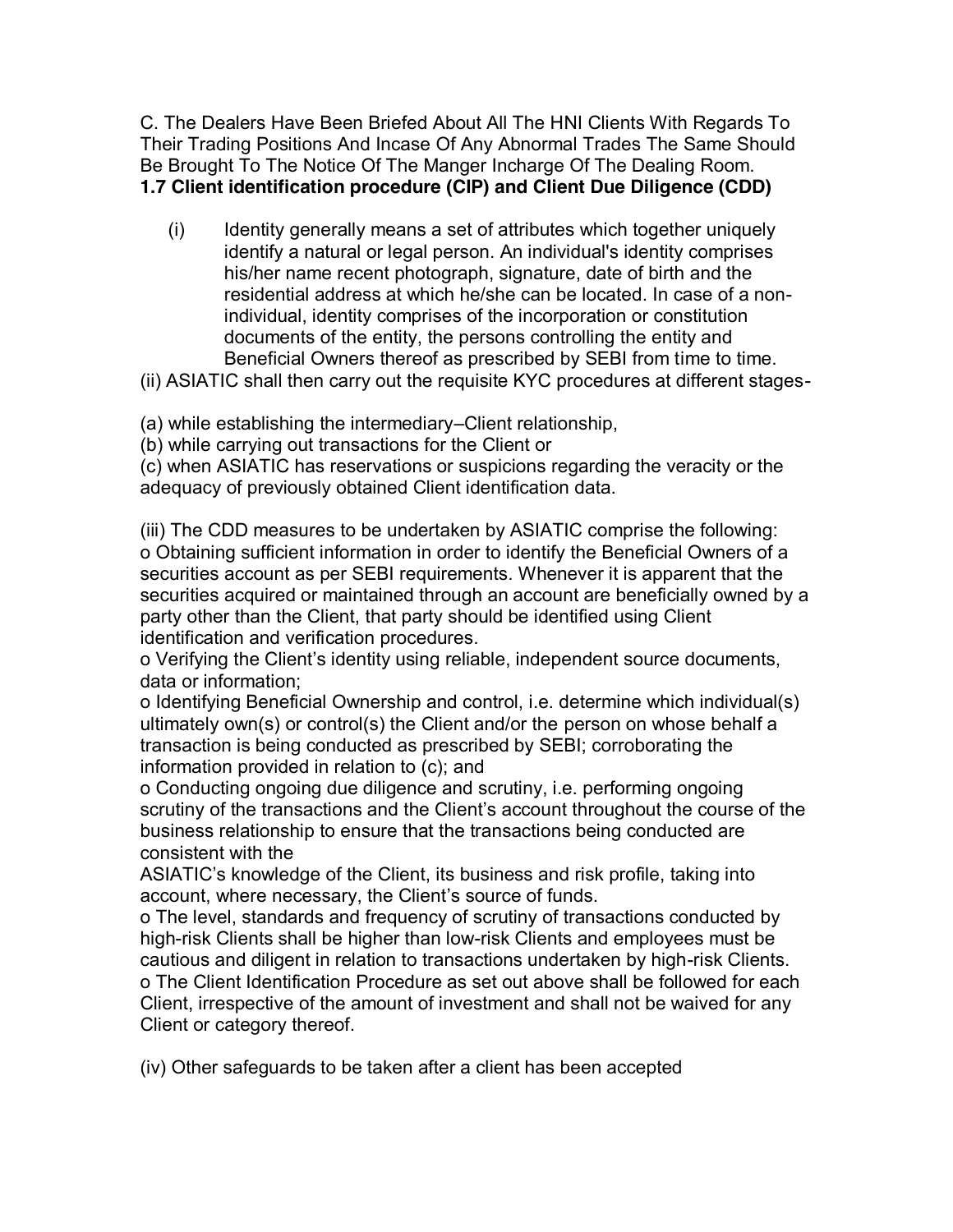The following are other general guidelines that employees must bear in mind: o No account shall be opened in a fictitious / benami name or on an anonymous basis.

o An account shall not be opened where ASIATIC is unable to apply appropriate CDD measures and KYC policies. This may be applicable in cases where it is not possible to ascertain the identity of the Client, information provided to ASIATIC is suspected to be non genuine, perceived non co-operation of the Client in providing full and complete information.

o In cases of the kind specified in (ii) above, ASIATIC shall take the following steps:-

(a) refrain from undertaking or continuing business with such person;

(b) file an STR with the FIU;

(c) evaluate whether there is suspicious trading in determining whether to freeze or close the account, if any of such a person.

(d) Clearly intimate the Client of the circumstances under which the Client is permitted to act

on behalf of another person / entity. In such cases, ASIATIC may impose the restrictions on the following matters and intimate the same to the concerned Client:-

(e) Manner in which the account should be operated,

(f) transaction limits for the operation, additional authority required for

transactions exceeding a specified quantity / value and other appropriate details;

(g) rights and responsibilities of both the persons (i.e. the agent- Client registered with

ASIATIC, as well as the person on whose behalf the registered Client is acting should be clearly laid down);

(h) additional verification of a person's authority to act on behalf the Client o Necessary checks and balances to be put into place before opening an account so as to ensure that the identity of the Client does not match with any person having known criminal background or is not banned in any other manner, whether in terms of criminal or civil proceedings by any enforcement agency worldwide.

o The Client Identification Procedure as set out in this Policy and the Policy shall be complied with irrespective of the amount of investment made by Clients and no exemption shall be made in case of any Client.

SEBI has prescribed the minimum requirements relating to KYC for certain class of the registered intermediaries from time to time. Taking into account the basic principles enshrined in the KYC norms, internal guidelines should be followed in dealing with clients and legal requirements as per the established practices. Also maintain continuous familiarity and follow-up where it notices inconsistencies in the information provided by the client. The principles enshrined in the PML Act, 2002 as well as the SEBI Act, 1992 should be followed, so that Company is aware of the clients on whose behalf it is dealing. For the purpose of the record keeping provision, we should ensure compliance with the record keeping requirements contained in the SEBI Act, 1992, Rules and Regulations made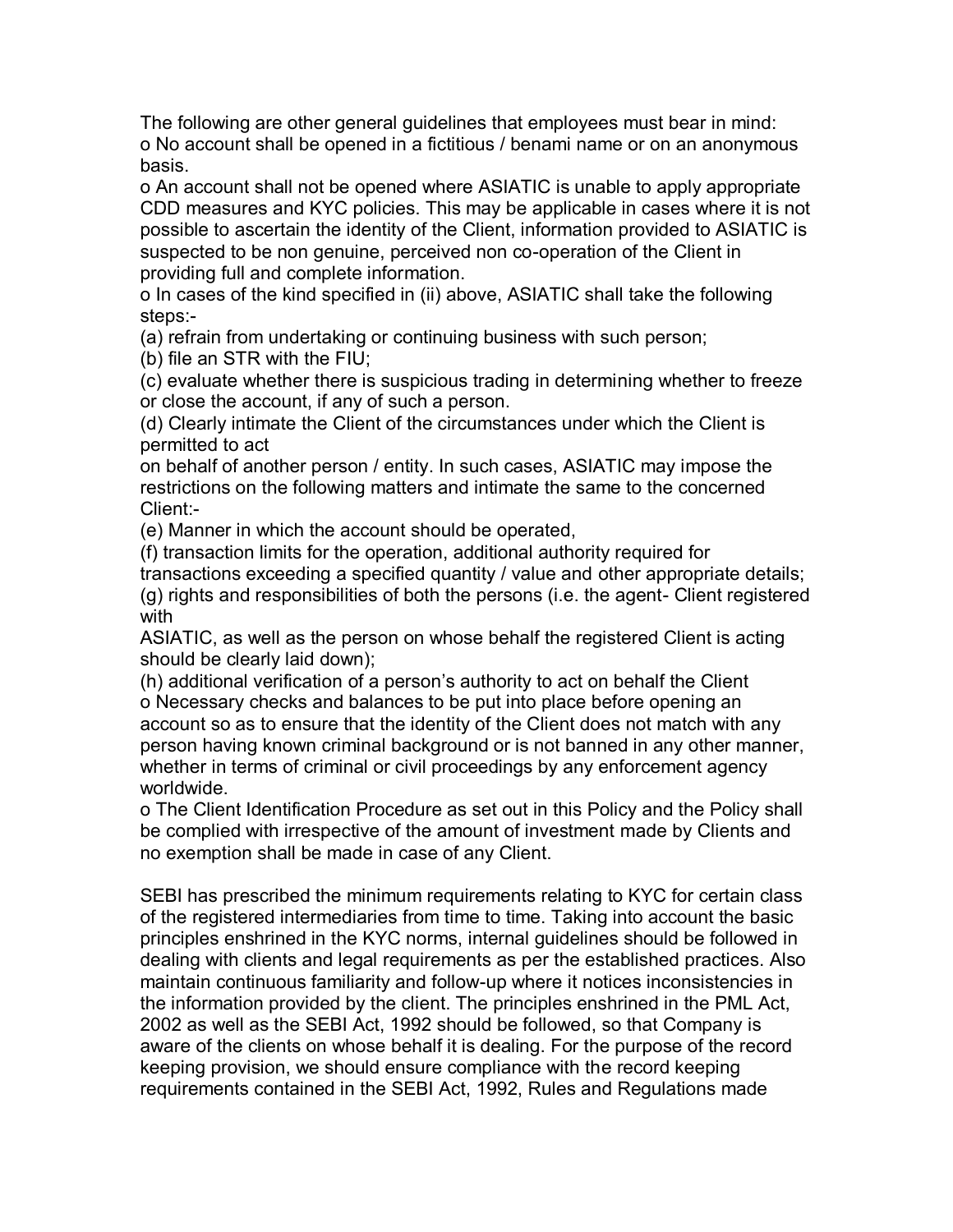there-under, PLM act, 2002 as well as other relevant legislation, Rules, Regulations, Exchange Bye-laws and Circulars. Records to be maintained should be sufficient to permit reconstruction of individual transactions (including the amounts and type of currencies involved, if any) so as to provide, if necessary, evidence for prosecution of criminal behavior. Should there be any suspected drug related or

other laundered money or terrorist property, the competent investigating authorities would need to trace through the audit trail for reconstructing financial profile of the suspect's account. To enable this reconstruction, Organization should retain the following information for the accounts of their customers in order to maintain a satisfactory audit trail.

# **(V) In Person Verification (IPV)**

(i) Once the background screening is complete or simultaneously therewith, the team shall conduct an IPV of the prospective Client. IPV of the Client by an ASIATIC employee is mandatory and shall not at any time be outsourced. (ii) The employee visiting the Client for IPV must verify the originals of the photocopy documents submitted by the Client as part of KYC documentation. (iii) IPV must be conducted at the time of registering the Client under the KYC norms. ASIATIC must be able to satisfactorily identify the Client and must be able to provide Client details to the authorities as and when required. (iv) If the Client acceptance process rejects a Client or the Client does not respond to requests for additional information/documents, all documents collected from the Client may be refunded and a clause to this effect be incorporated in the KYC Form.

# **8. Record Keeping:**

A. The beneficial owner of the account;

B. The volume of the funds flowing through the account; and

- C. For selected transactions.
- D. The origin of the funds;

F. The form in which the funds were offered or withdrawn, e.g. cash, cheques, etc;

G. The identity of the person undertaking the transaction;

H. The destination of the funds;

I. The form of instruction and authority.

Organization should ensure that all client and transaction records and information are made available on a timely basis to the competent investigating authorities. **Retention of Records:**

The following document retention terms should be observed:

1. All necessary records on transactions, both domestic and international, should be maintained at least for the minimum period of ten years (10) from the date of cessation of the transaction.

2. Records on customer identification (e.g. copies or records of official identification documents like passports, identity cards, driving licenses or similar documents), account files and business correspondence should also be kept for the ten years from the date of cessation of the transaction.

3. Records shall be maintained in hard and soft copies.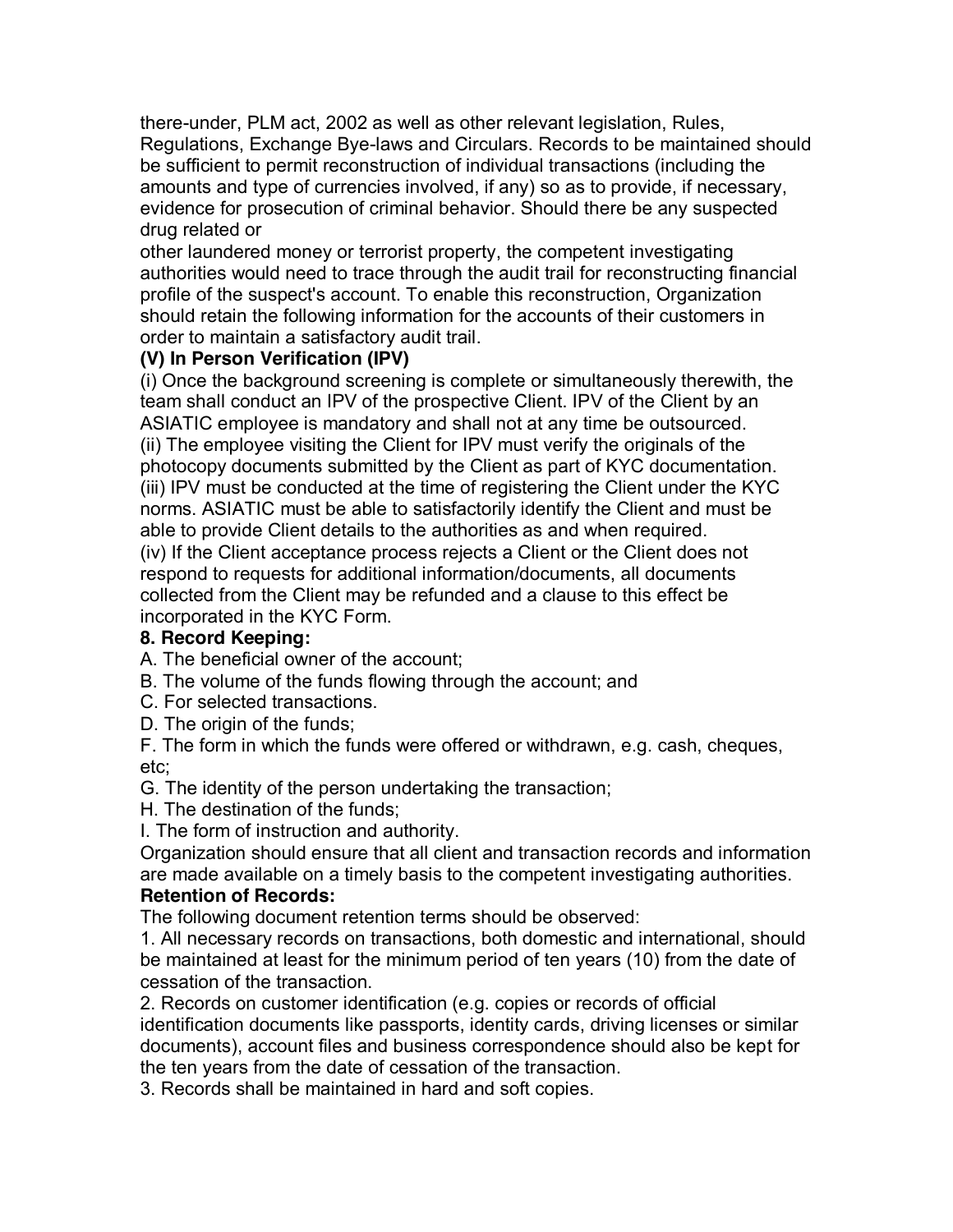The following document retention terms should be observed:

4. All necessary records on transactions, both domestic and international, should be maintained at least for the minimum period of ten years (10) from the date of cessation of the transaction.

However, it should be ensured that there is continuity in dealing with the client as normal until told other wise and the client should not be told of the report /suspicion. In exceptional circumstances, consent may not be given to continue to operate the account, and transactions

5. Records on customer identification (e.g. copies or records of official identification documents like passports, identity cards, driving licenses or similar documents), account files and business correspondence should also be kept for the ten years from the date of cessation of the transaction.

6. Records shall be maintained in hard and soft copies.

**9. Suspicious transactions Monitoring and Reporting :**

ASIATIC, on a on-going basis, should monitor the transactions executed by the

client in order to ascertain whether the same is "suspicious" which should be reported to FIU, India. Followings are the Surveillance/ Alerts based on the client's transactions on NSE and circumstances, which may be in the nature of suspicious transactions.

Suspicious Transactions are those which :

a) gives rise to reasonable grounds of suspicion that it may involve proceeds of crime

b) appears to be made in circumstances of unusual or unjustified complexity c) appears to have no economic rationale or bonafide purpose

# **CRITERIA FOR ASCERTAINING SUSPICIOUS TRANSACTIONS**

Whether a particular transaction is suspicious or not will depend upon the Client background, details of the transactions, / Identity & Receipt / Payment pattern and other facts and circumstances.

- Clients whose identity verification is difficult which includes non-cooperation of the client also.

- Clients belonging to (or) introduced by persons/entities in high risk countries

- Increase in clients business without justification and Turnover not

commensurate with financials

- Unusual large cash deposits

- Overseas receipts/payments of funds with or without instructions to pay in cash transaction

- transfer of proceeds to unrelated parties

- Negotiated trades /Matched trades.

- Relation of the client with the company / directors / promoters

- Unusually large transactions like, clients having traded in scrip/shares of a company over a threshold Quantity /value in a single day and volume in that scrip of that client is above a threshold percentage of the total volume in that scrip of the Exchange.

- Clients making huge and regular losses and are still placing trades/orders and further identifying the sources of funds in such cases.

- Large volume in proprietary account of Sub-Brokers/Affiliates/Dealer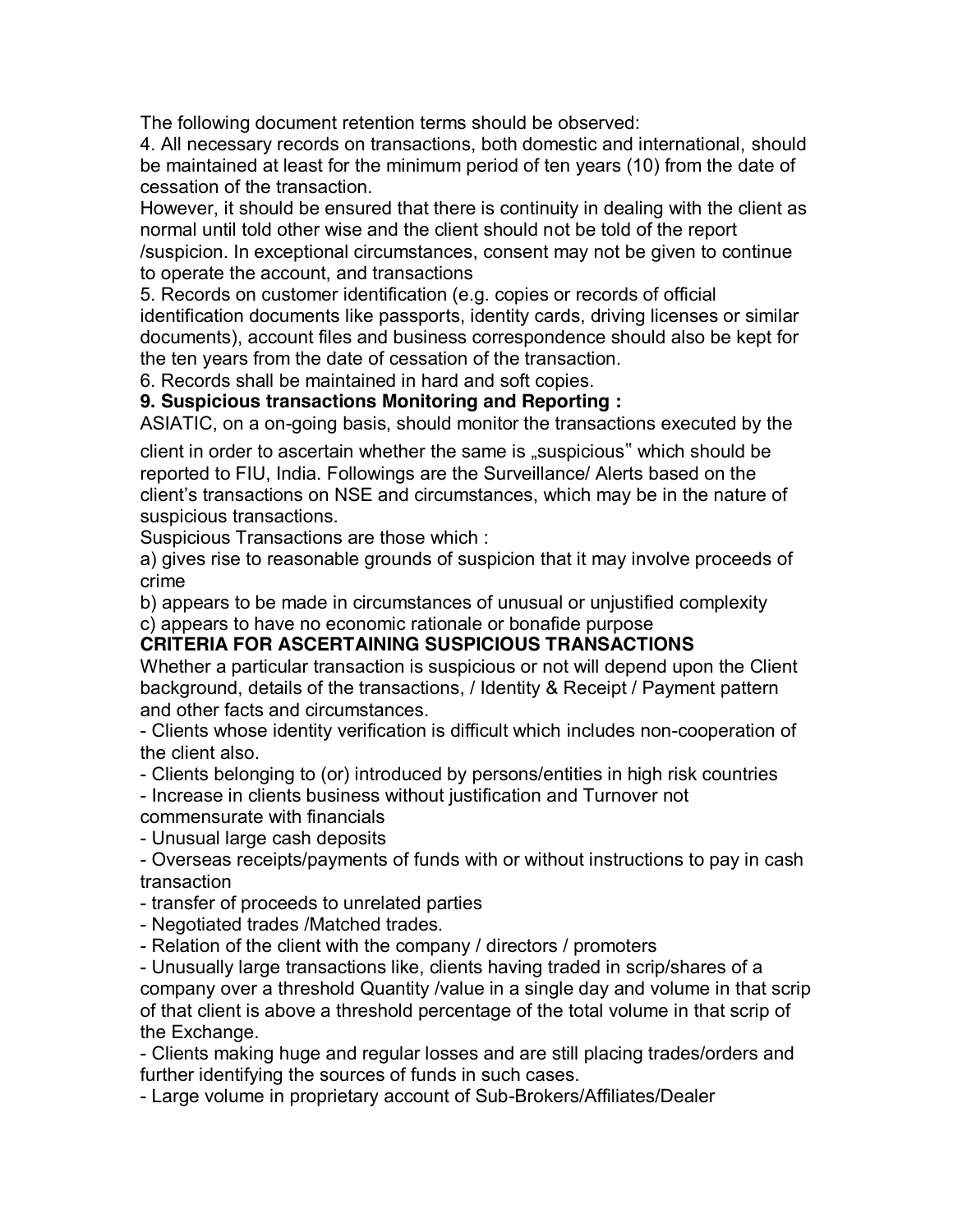- Asset management services for Clients where the source of the funds is not clear or not in

- keeping with Clients apparent standing /business activity;
- Clients based in high risk jurisdictions;

- Unusual transactions undertaken by **"Client of special category (CSCs)"**, offshore banks/financial services, businesses reported to be in the nature of export import of small items

We are also regularly logging on to www.watchoutinvestors.com / NSE/BSE, CIBIL and any other possible sources to get information on any dubious or debarred or suspicious people.

Any suspicion transaction needs to be notified immediately to the **"Designated Principal Officer"**. The notification may be done in the form of a detailed report with specific reference to the client's transactions and the nature / reason of suspicion. may be suspended, in one or more jurisdictions concerned in the transaction, or other action taken.

**In accordance with "Designated Principal Officer" for Compliance with the provisions of "Prevention of Money Laundering Act, 2002 (PMLA):" 11. Employees' Hiring/Employee's Training/ Investor Education:**

#### **1 Hiring of Employees:**

We will subject employee accounts to the same AML procedures as customer accounts, under the supervision of the Principal Officer. We will also review the AML performance of supervisors,

We shall have adequate screening procedures in place to ensure high standards when hiring employees, having regard to the risk of money laundering and terrorist financing and the size of the business, we ensure that all the employees taking up such key positions are suitable and competent to perform their duties.

#### **2 Employees' Training:**

We have an ongoing employee training program conducted by our Principal Officer and Senior Management, Participation of all the Key Employees in the Seminars conducted by various Regulatory bodies from time to time, so that the members of the staff are adequately trained in AML and CFT procedures. All the Circulars issued by various Regulatory bodies including that of PMLA, are circulated to all the staff

Members and the same are also being discussed in length, in the Training

Program". Training program shall have special emphasis on frontline staff, back office staff, compliance staff, risk management staff and staff dealing with new clients. It is crucial that all those concerned fully understand the rationale behind these directives, obligations and requirements, implement them consistently and are sensitive to the risks of their systems being misused by unscrupulous elements.

Our training will include, at a minimum: how to identify red flags and signs of

money laundering that arise during the course of the employees" duties; what to do once the risk is identified; what employees' roles are in the firm's compliance efforts and how to perform them; the firm's record retention policy; and the disciplinary consequences (including civil and criminal penalties) for noncompliance with the PMLA Act.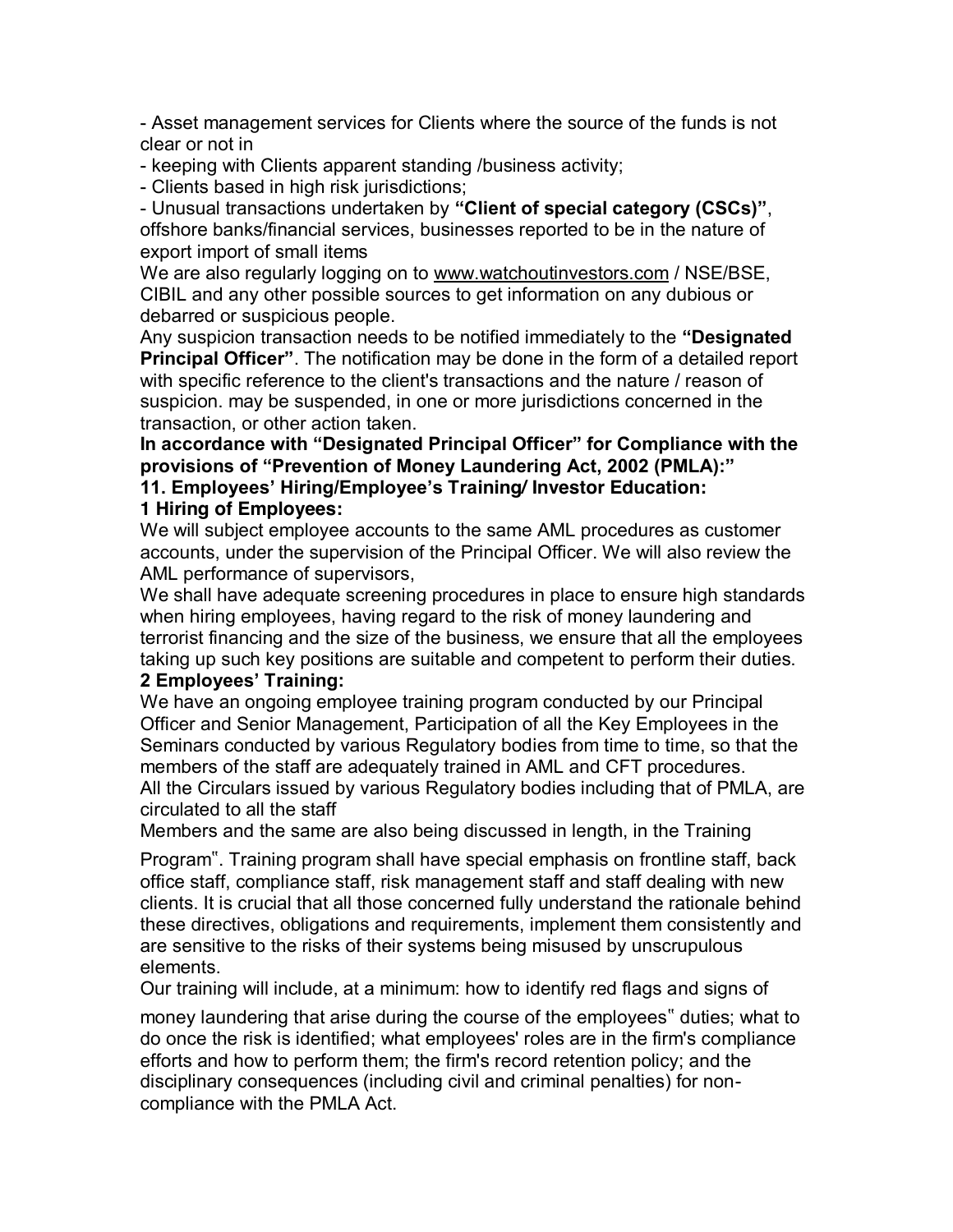#### **3 Investors Education:**

As the implementation of AML / CFT measures being sensitive subject and requires us to demand and collect certain information from investors which may be of personal in nature or has hitherto never been called for, which information include documents evidencing source of funds / income tax returns / bank records etc. and can sometimes lead to raising of questions by the client with regard to the motive and purpose of collecting such information. There is, therefore, a need for us to sensitize the clients about these requirements, as the ones emanating from AML and CFT framework. We shall circulate the PMLA Circulars and other specific literature/ pamphlets etc. so as to educate the client of the objectives of the AML/CFT program. The same shall also be emphasized on, in the Investor Awareness Programs conducted by us at frequent intervals of time. The importance of the same is also made known to them at the time of opening the Account.

#### **4. Monitoring Employee Conduct and Accounts:**

as part of their annual performance review. The Principal Officer's accounts will be reviewed by the Board of Directors.

#### **5. Confidential Reporting of AML Non-Compliance:**

Employees will report any violations of the company's AML compliance program to the Principal Officer, unless the violations implicate the Compliance Officer, in which case the employee shall report to the Chairman of the Board. Such reports will be confidential, and the employee will suffer no retaliation for making them. The testing of our AML program will be performed by the senior Management of the company. Evaluation and Reporting: After we have completed the testing, the Internal Auditors will report their findings to The Board of Directors. Each of the resulting recommendations will be address by us.

#### **6. Program to Test AML Program: Board of Directors Approval:**

We have approved this AML program as reasonably designed to achieve and monitor our firm's ongoing compliance with the requirements of the PMLA and the implementing regulations under it. All STRs will be reported quarterly to the Board of Directors, with a clear reminder of the need to maintain the confidentiality of the STRs.